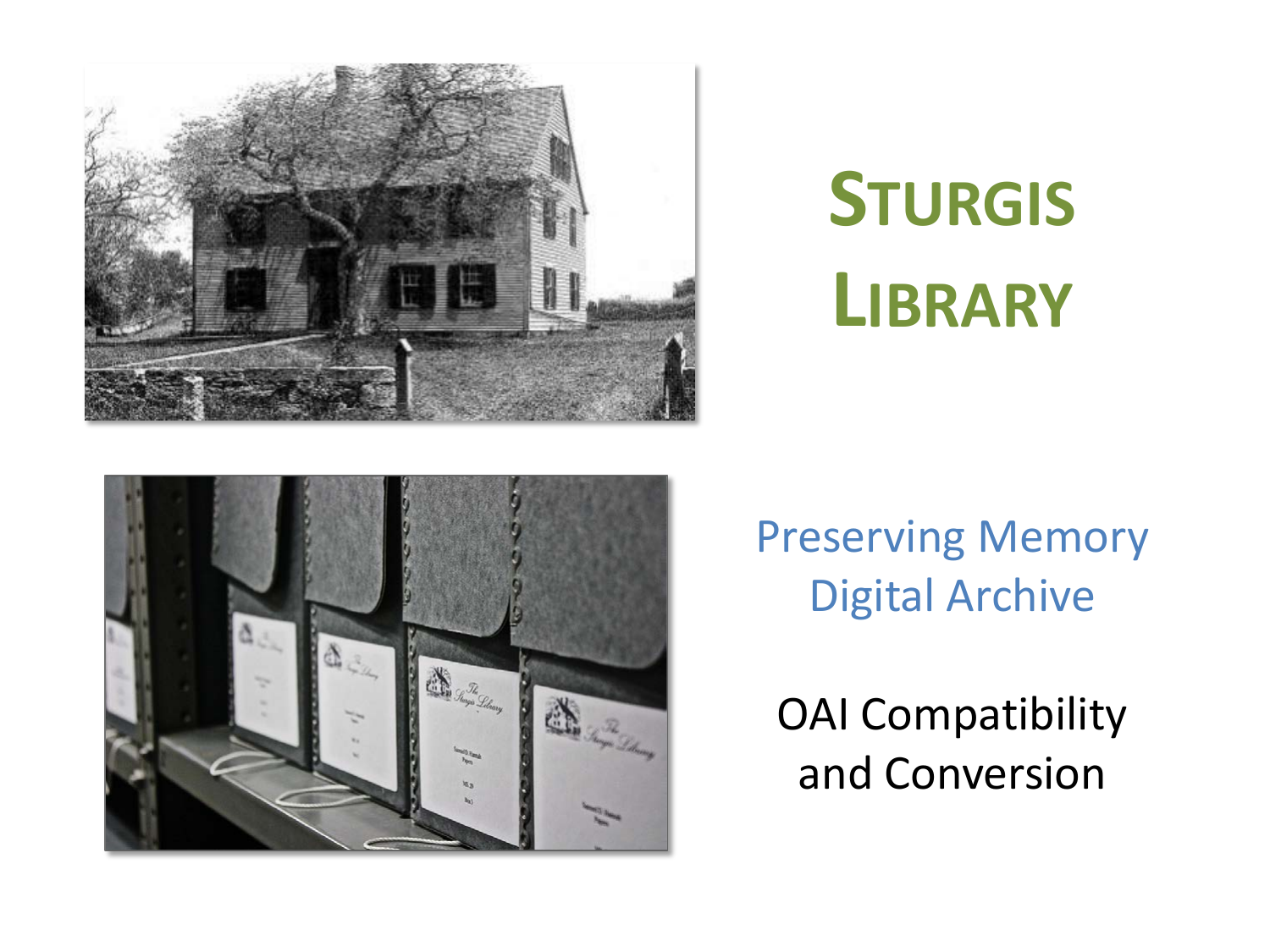## **Sturgis Library Archives**

Collection strengths include Cape Cod history, genealogy, and the maritime trades

- •Books, pamphlets, periodicals
- •Manuscripts & documents
- •Photographs, images, and postcards
- •Family and personal papers
- •Business records, account books, ledgers, etc.
- •Letters and correspondence
- •Legal papers, deeds, wills, and court documents
- •Ships logs and maritime records
- •Diaries and journals
- •Artifacts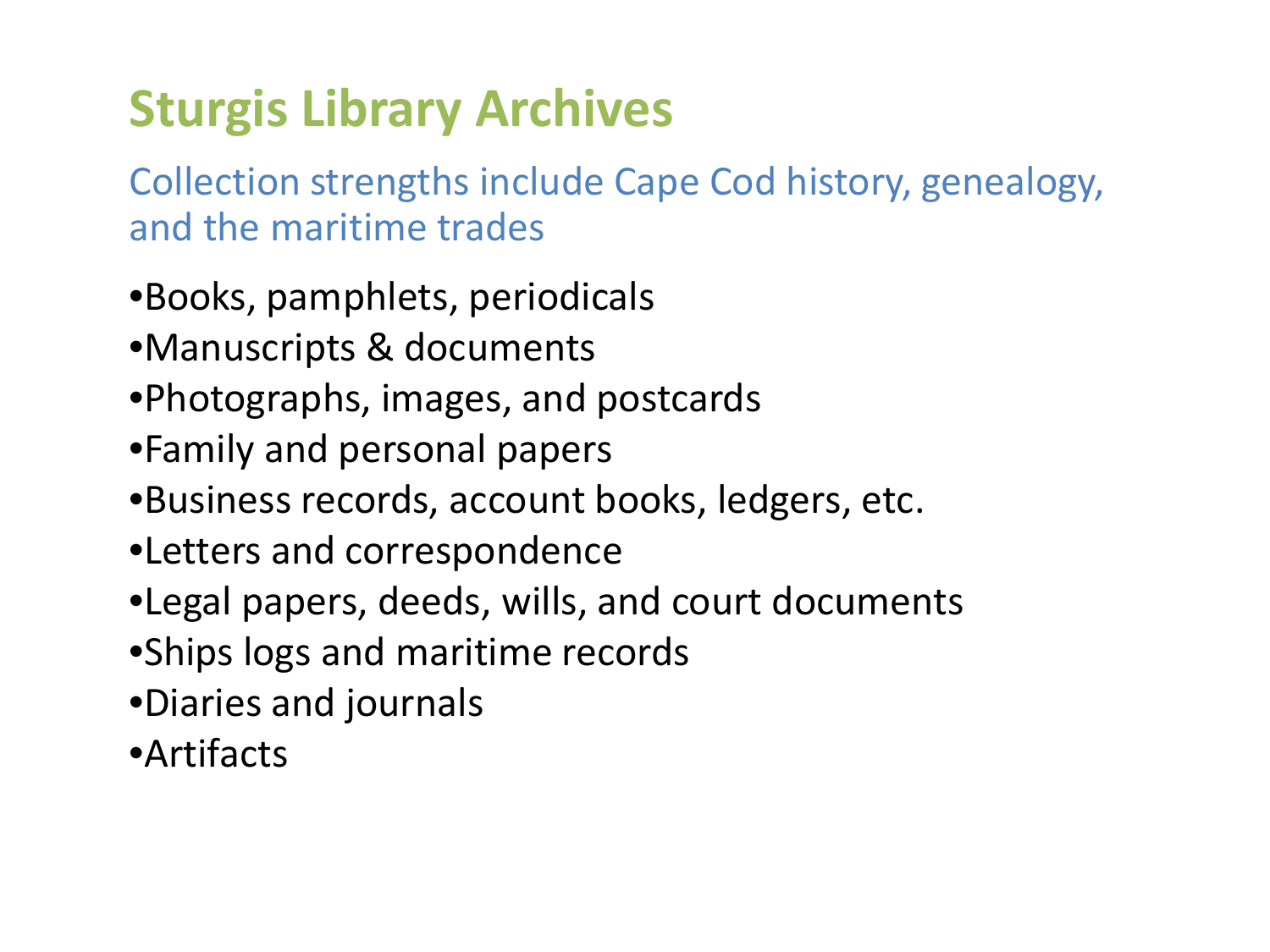### **Preserving Memory Digital Archive Project**

•Initiated in 1999

•Included materials from the Kittredge Maritime Collection, the Lothrop Genealogy and Personal Manuscripts Collection, and the Town and Local History Collection

•Documents, manuscripts, photographs

•Received LSTA grant funding of approximately \$25,000

•Contracted with MicroSearch Corp. to complete the work

•Archive went live in 2001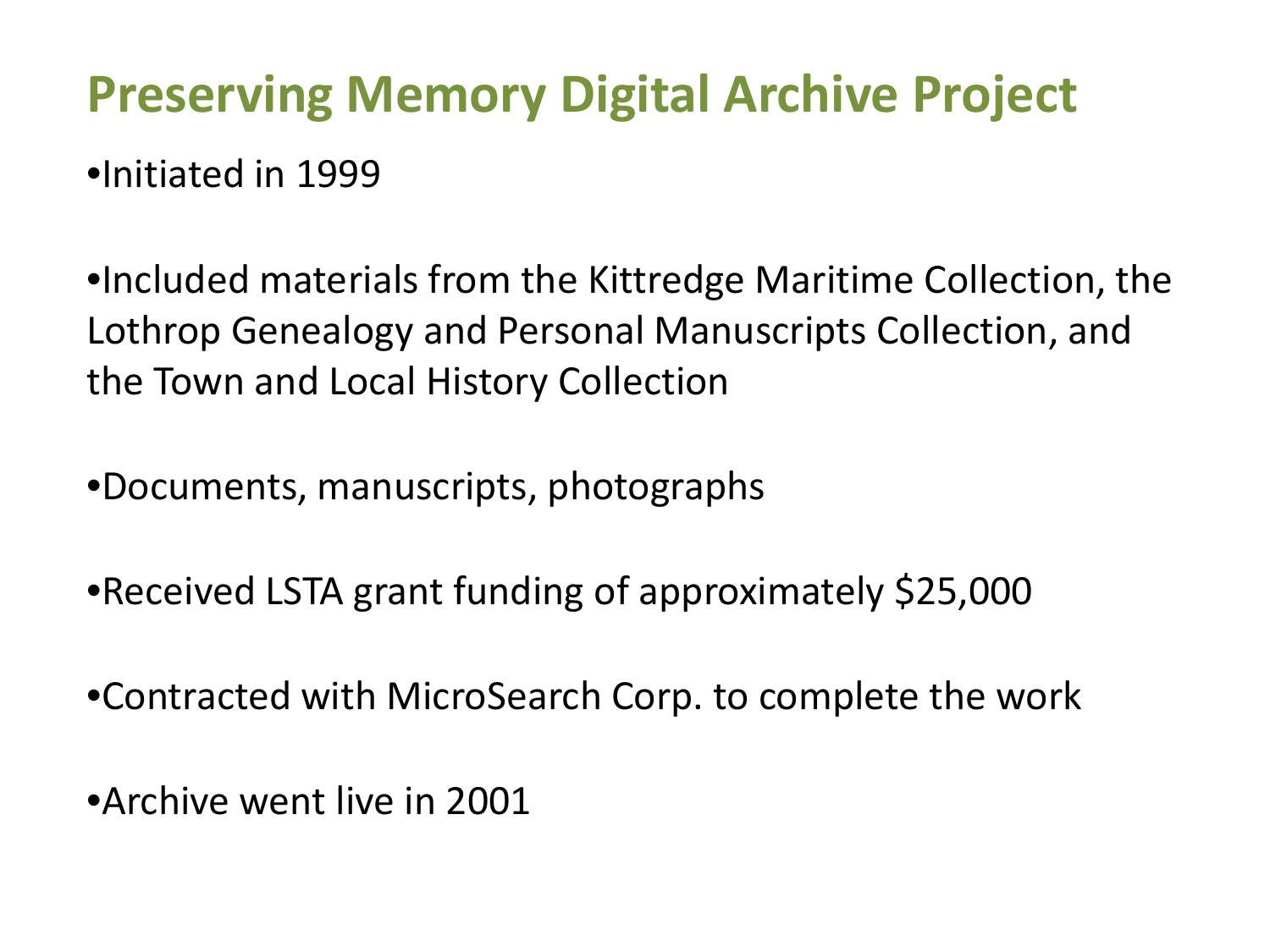#### **Upside**

•Provides worldwide access to our collections

•Gives users a great introduction to the Sturgis Library's resources

•Minimizes handling of fragile items… to a certain extent

•Microsearch has generously hosted the archive for nearly 10 years…..for free.

•Microsearch has been very responsive in working with us to upgrade the archive, and assisted with this conversion project.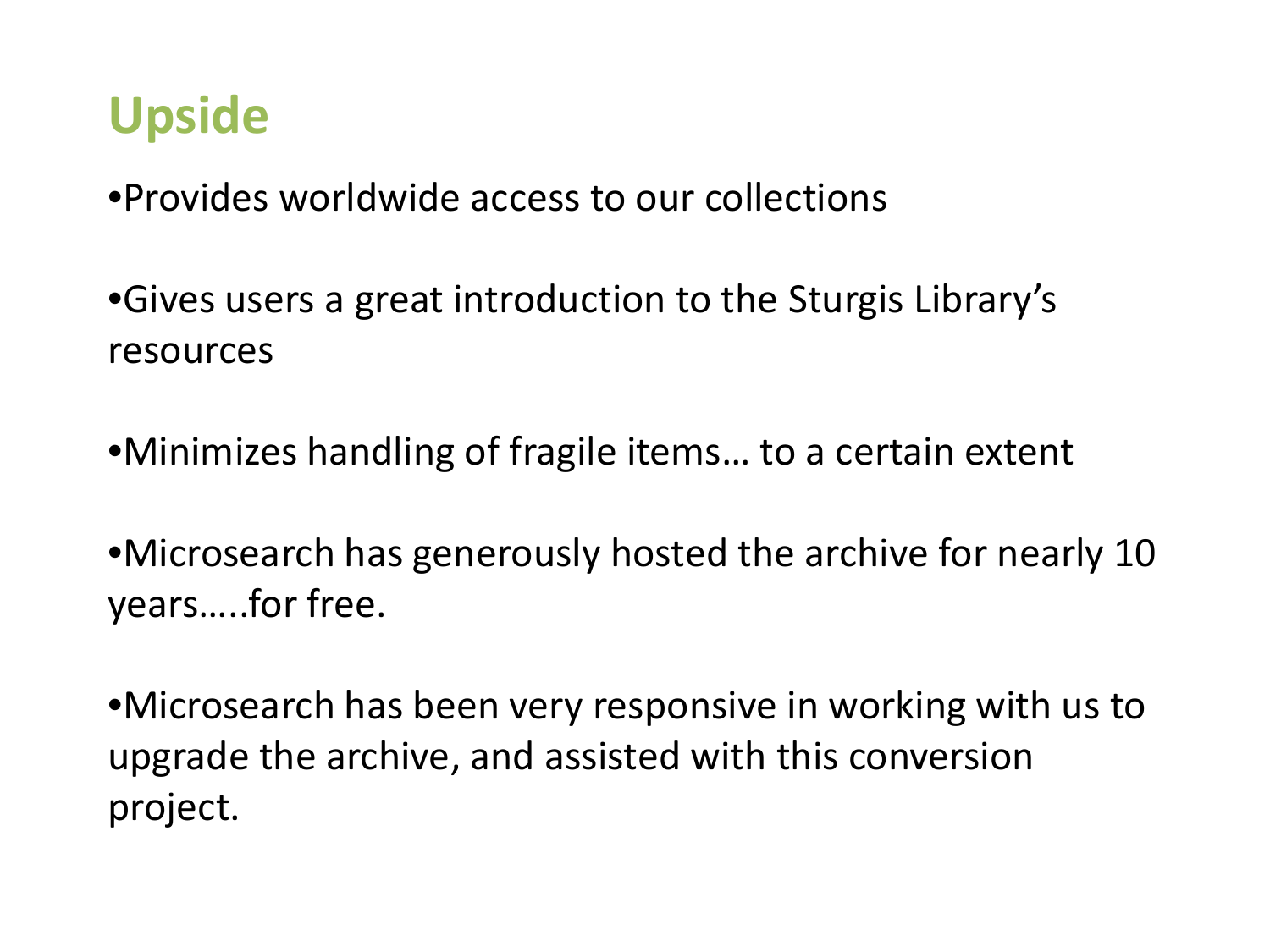#### **Downside**

- •Project never fully completed
- •Metadata not present or incomplete for some items
- •Keyword searching limited due to incomplete metadata
- •Some images are of poor quality
- •Many of the documents were not cataloged before they were scanned

•Some materials were scanned that were of questionable value, or presented out of context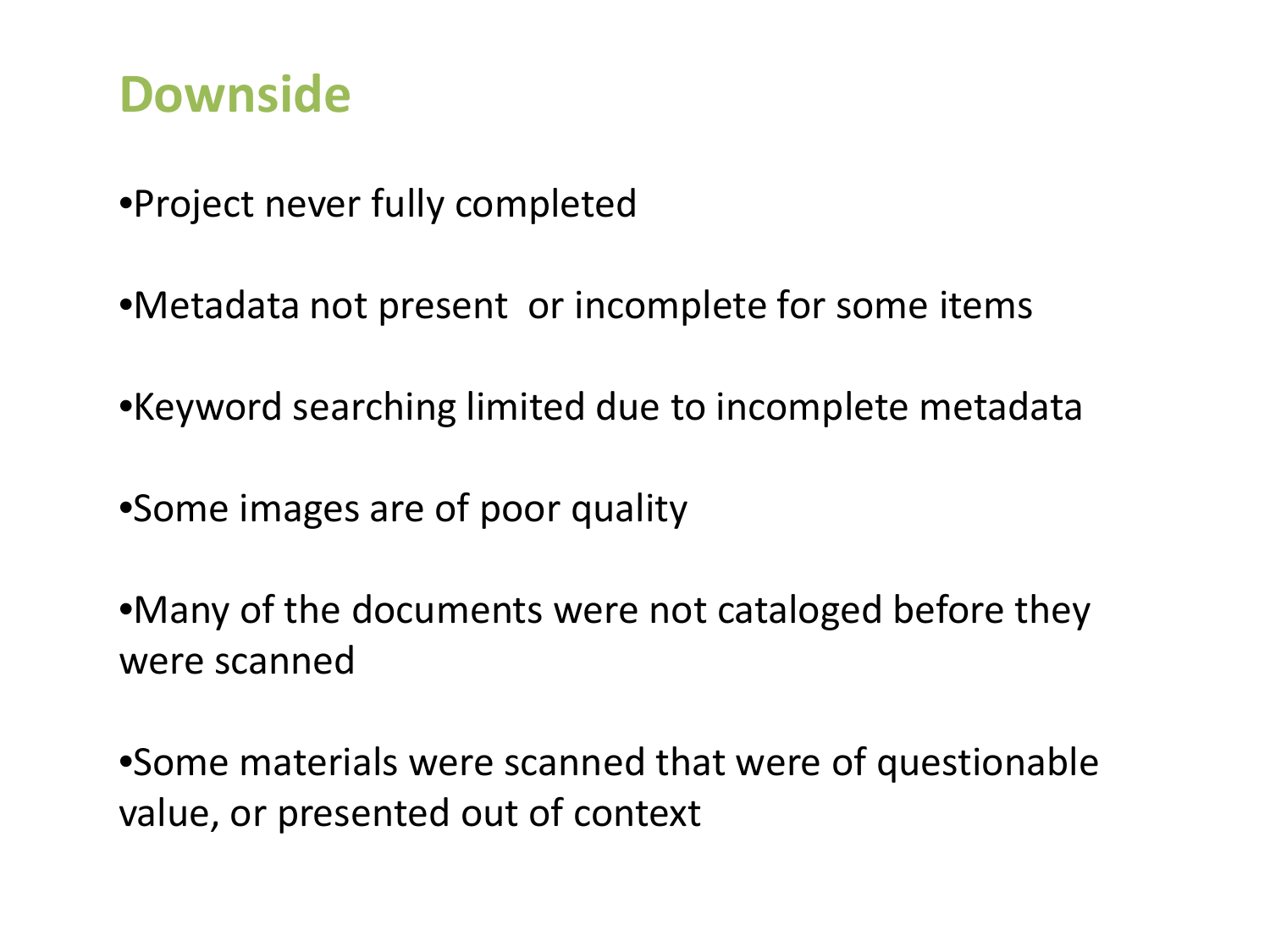#### **Lessons Learned**

•Plan. Prioritize.

•Don't digitize for digitization's sake. Have a vision.

![](_page_5_Picture_3.jpeg)

•Start small. Better to have a small, high-quality digital archive than a big, poor-quality mess.

•Don't DIY unless you have trained staff. A scanner from Staples and a few volunteers does not a digital archive make.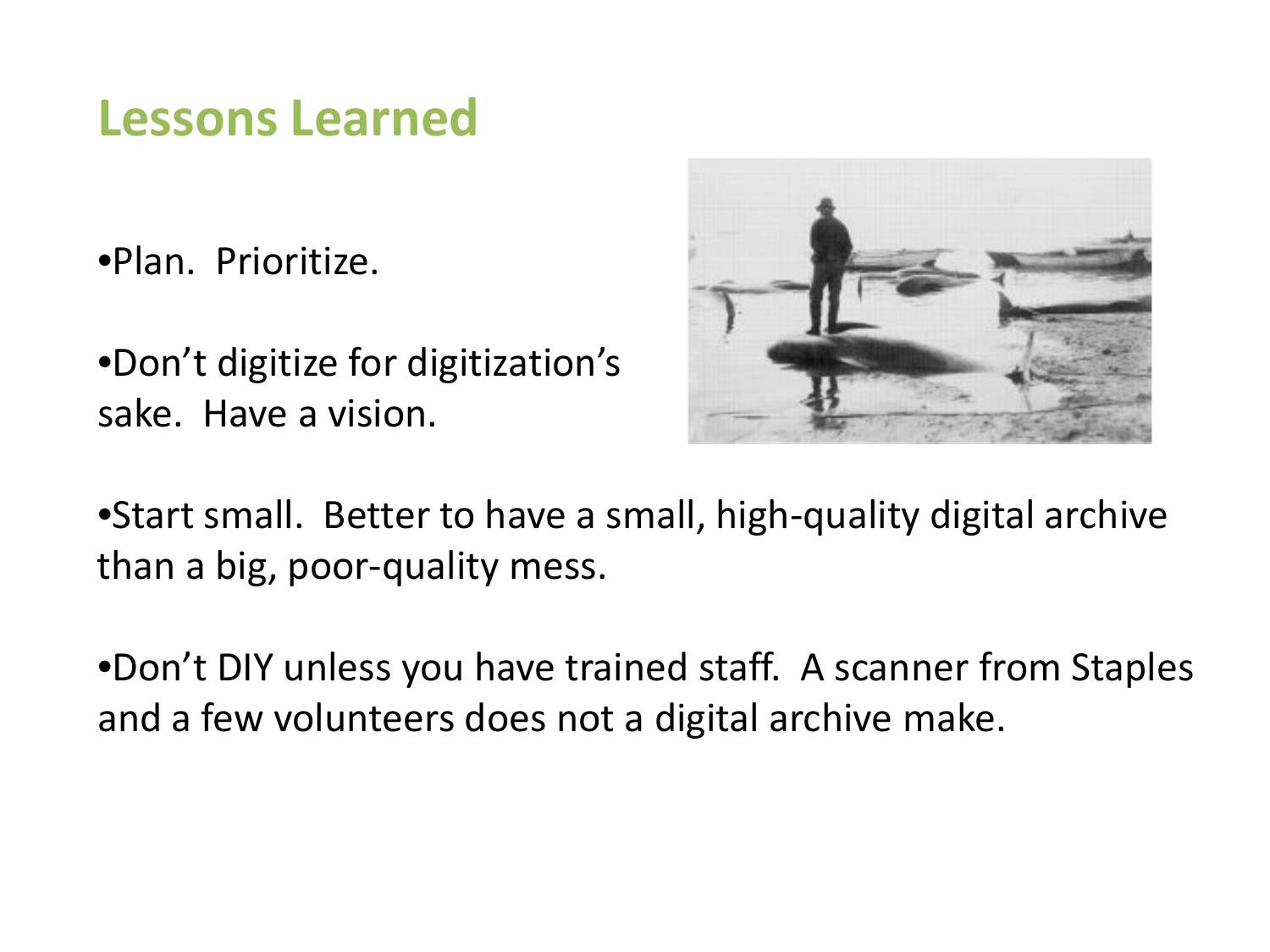•Work with seasoned professionals who have done similar library projects. Check examples of their work.

•Keep it current. Work with your vendor to keep your archive functioning as software and hardware changes.

•Be prepared to troubleshoot. Your users will let you know if your archive isn't working.

![](_page_6_Picture_3.jpeg)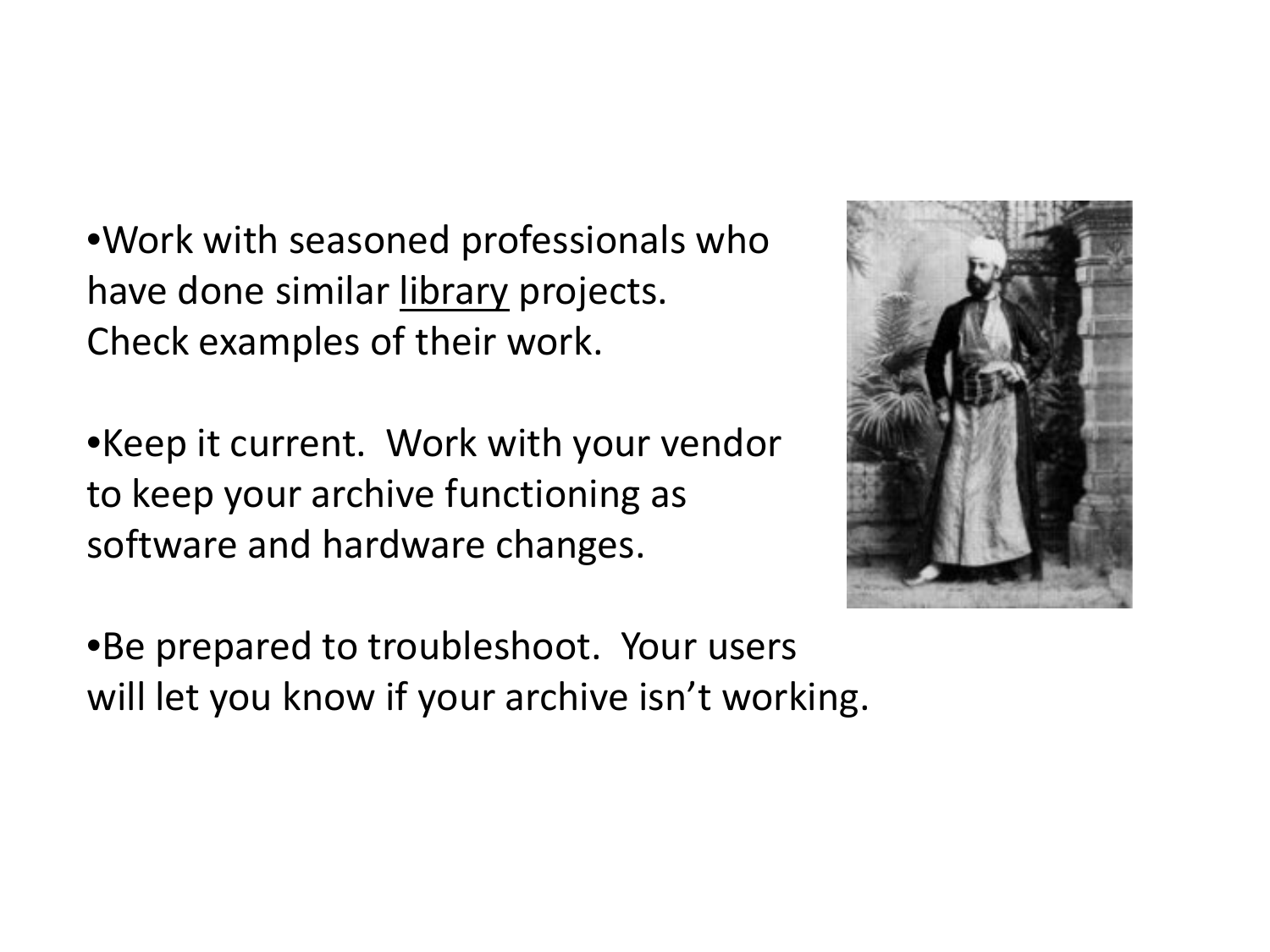#### **Becoming Compliant**

•Worked with Nancy Heywood, Digital Projects Coordinator for the Massachusetts Historical Society and Susan Kelly of Microsearch

•Using exiting metadata in an Excel Spreadsheet, we added and filled in the required fields as best we could – going from 6 fields of metadata to 21

•Excel data was converted to XML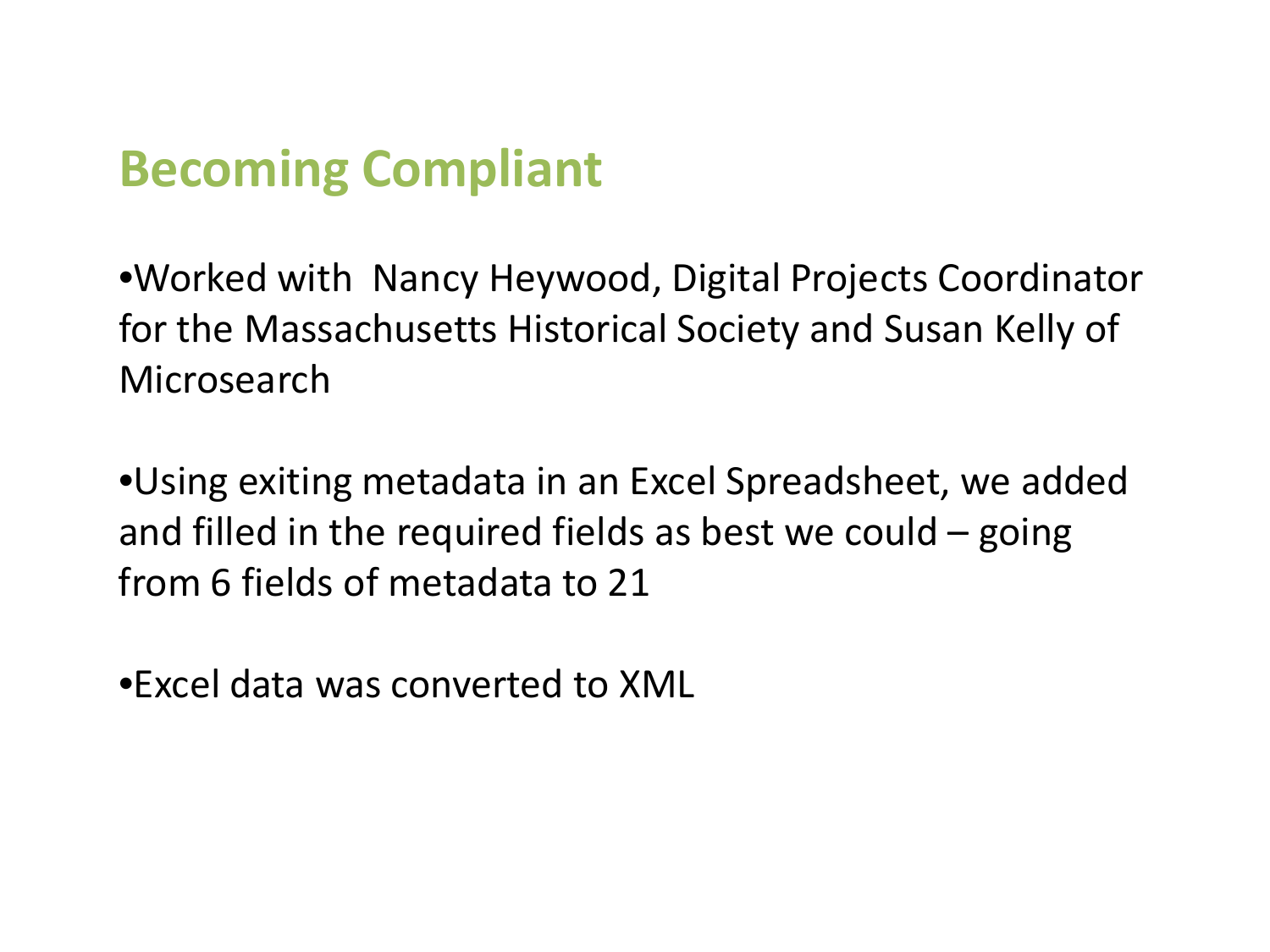![](_page_8_Picture_0.jpeg)

![](_page_8_Picture_1.jpeg)

THE SUPER (BOACH) FLEST OFF THE COAST OF BAWAII

- ← Sturgis Library Collections
- Henry Crocker Kittredge Maritime Collection
- ▶ Lothrop Genealogy and Personal Manuscripts Collection
- Town and Local History Collection

![](_page_8_Picture_9.jpeg)

![](_page_8_Picture_13.jpeg)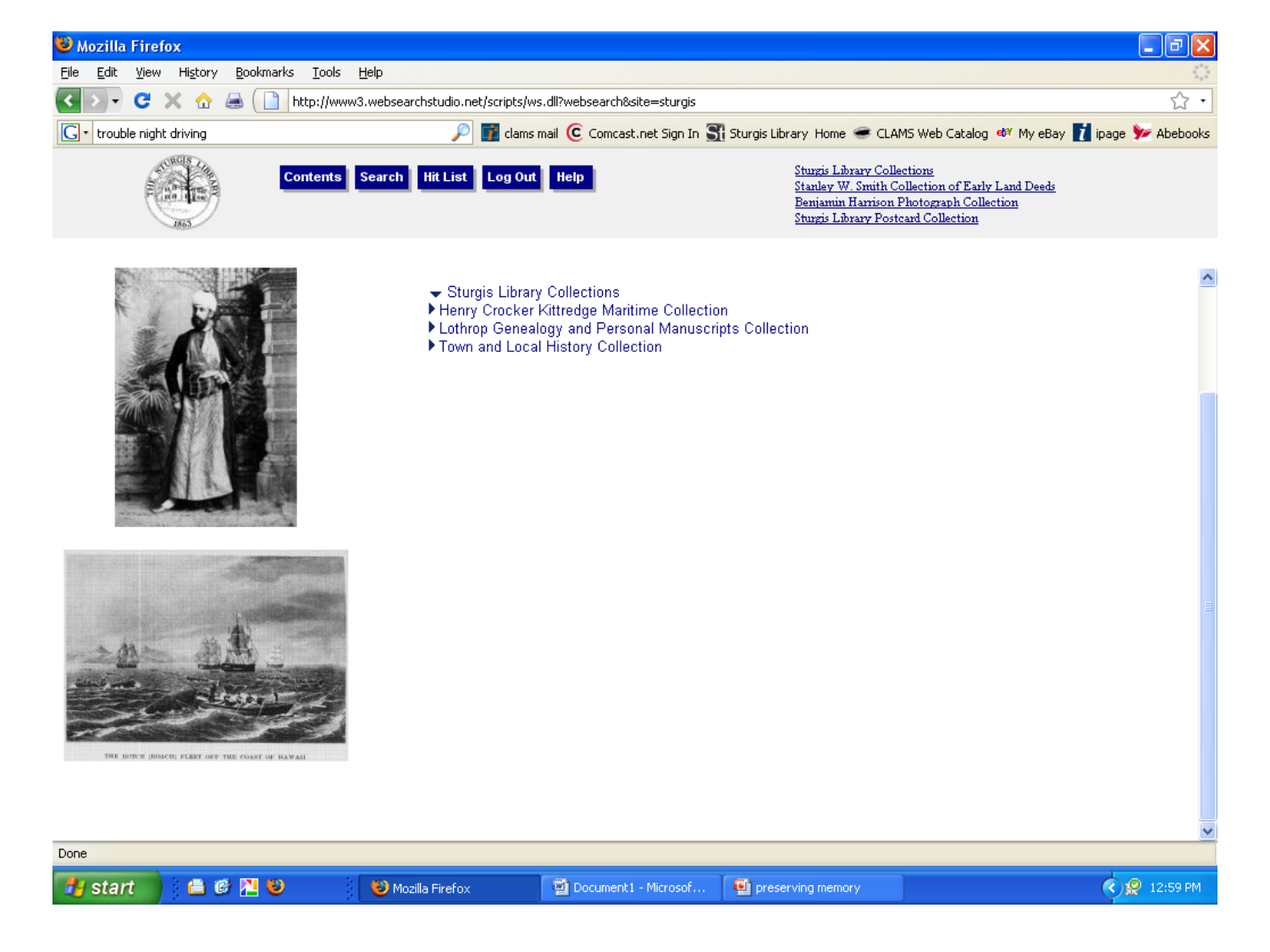| Lothrop Genealogy and Personal Manuscripts<br>Collection | Personal Manuscripts and Photographs | LothropManuscripts2*.htm  | <b>Brooks Enclosures</b>                                                                                                                                                                                            | LothropManuscripts2.pdf  |
|----------------------------------------------------------|--------------------------------------|---------------------------|---------------------------------------------------------------------------------------------------------------------------------------------------------------------------------------------------------------------|--------------------------|
| Lothrop Genealogy and Personal Manuscripts<br>Collection | Personal Manuscripts and Photographs | LothropManuscripts3*.htm  | Captain Daniel C. Bacon, letters to his son                                                                                                                                                                         | LothropManuscripts3.pdf  |
| Lothrop Genealogy and Personal Manuscripts<br>Collection | Personal Manuscripts and Photographs | LothropManuscripts4.htm   | Captian Daniel C. Bacon enclosures                                                                                                                                                                                  | LothropManuscripts4.pdf  |
| Lothrop Genealogy and Personal Manuscripts<br>Collection | Personal Manuscripts and Photographs | LothropManuscripts5*.htm  | Captian Daniel C. Bacon, by his granddaughter,<br>Julia Brown                                                                                                                                                       | LothropManuscripts5.pdf  |
|                                                          |                                      |                           |                                                                                                                                                                                                                     |                          |
|                                                          |                                      |                           |                                                                                                                                                                                                                     |                          |
| Lothrop Genealogy and Personal Manuscripts<br>Collection | Personal Manuscripts and Photographs | LothropManuscripts6*.htm  | A Description of the Eastern Coast of the<br>County of Barnstable from Cape Cod, or Race<br>Point to Cape Malebarre, or the Sandy Point of<br>Chatham, by a Member of the Humane Society<br>[Freeman] October, 1802 | LothropManuscripts6.pdf  |
| Lothrop Genealogy and Personal Manuscripts<br>Collection | Personal Manuscripts and Photographs | LothropManuscripts7*.htm  | Gustav A Hinckley Soldiers of the Revolutionary<br>War                                                                                                                                                              | LothropManuscripts7.pdf  |
| Lothrop Genealogy and Personal Manuscripts<br>Collection | Personal Manuscripts and Photographs | LothropManuscripts8*.htm  | Gustavus A. Hinckley Genealogy                                                                                                                                                                                      | LothropManuscripts8.pdf  |
| Lothrop Genealogy and Personal Manuscripts<br>Collection | Personal Manuscripts and Photographs | LothropManuscripts9*.htm  | Gustavus A. Hinckley's Historic Houses in<br>Barnstable                                                                                                                                                             | LothropManuscripts9.pdf  |
| Lothrop Genealogy and Personal Manuscripts<br>Collection | Personal Manuscripts and Photographs | LothropManuscripts10*.htm | Gustavus A. Hinckley's Historic Houses in<br>Barnstable enclosures                                                                                                                                                  | LothropManuscripts10.pdf |
| Lothrop Genealogy and Personal Manuscripts<br>Collection | Personal Manuscripts and Photographs | LothropManuscripts11*.htm | Lothrop Family Album                                                                                                                                                                                                | LothropManuscripts11.pdf |
| Lothrop Genealogy and Personal Manuscripts<br>Collection | Personal Manuscripts and Photographs | LothropManuscripts12*.htm | Diary of the Reverend John Lothrop                                                                                                                                                                                  | LothropManuscripts12.pdf |
| Lothrop Genealogy and Personal Manuscripts<br>Collection | Personal Manuscripts and Photographs | LothropManuscripts13*.htm | Lowell Family Photograph Album                                                                                                                                                                                      | LothropManuscripts13.pdf |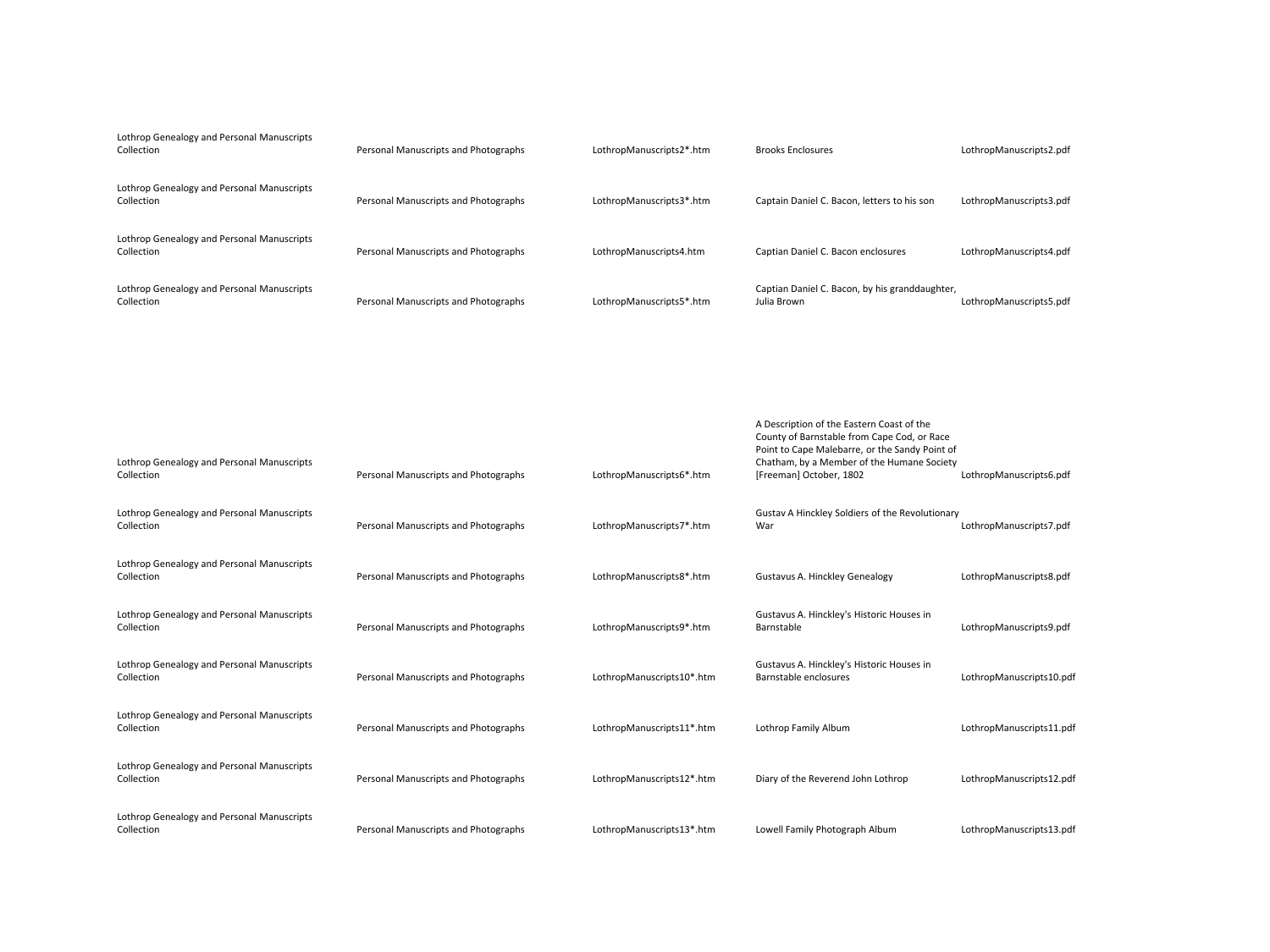| Mozilla Firefox                                                                                                                                            |  |
|------------------------------------------------------------------------------------------------------------------------------------------------------------|--|
| View History<br>Bookmarks Tools Help<br>File<br>Edit                                                                                                       |  |
|                                                                                                                                                            |  |
| $\boxed{\text{G}}$ - trouble night driving<br>The clams mail C Comcast net Sign In St Sturgis Library Home CLAMS Web Catalog 46Y My eBay Thage yo Abebooks |  |
| MHs http://www.mass/sturgis_1.xml <mark>-21</mark><br>C SmartZone Communications Center: Di                                                                |  |
|                                                                                                                                                            |  |

This XML file does not appear to have any style information associated with it. The document tree is shown below.

- <Repository xsi:schemaLocation="http://www.openarchives.org/OAI/2.0/static-repository http://www.openarchives.org/OAI/2.0/static-repository.xsd">

- $-$  <Identify>
	- <oai:repositoryName>Sturgis Library</oai:repositoryName>
	- <br />oai:baseURL>http://www.masshist.org/oai/static/sturgis\_1.xml</oai:baseURL>
	- <br />
	coai:protocolVersion>2.0</oai:protocolVersion>
	- <br />
	coai:adminEmail>sturgislib@comcast.net</oai:adminEmail>
	-
	- <oai:deletedRecord>no</oai:deletedRecord>
	-
- $\langle$  Identify>
- -<ListMetadataFormats>
	- $-$ <br/>oai: metadata<br/>Format>
		- <br />oai: metadataPrefix>oai\_dc</oai: metadataPrefix>
		- <br />oai:schema>http://www.openarchives.org/OAI/2.0/oai\_dc.xsd</oai:schema>
		- <oai:metadataNamespace>http://www.openarchives.org/OAI/2.0/oai\_dc/</oai:metadataNamespace>
	- </pai:metadataFormat>
	- $-$ <br/> $\le$ oai: metadata<br/>Format>
		- <oai:metadataPrefix>oai rfc1807</oai:metadataPrefix>
		- <oai:schema>http://www.openarchives.org/OAI/1.1/rfc1807.xsd</oai:schema>
		- < oai: metadataNamespace>
			- http://info.internet.isi.edu:80/in-notes/rfc/files/rfc1807.txt
		- </oai:metadataNamespace>
	- </pai:metadataFormat>
- </ListMetadataFormats>
- -<ListRecords metadataPrefix="oai\_dc">

自の阻じ

- <oai:record>
	- $-$  <oai: header>
		-

![](_page_10_Picture_30.jpeg)

![](_page_10_Picture_31.jpeg)

![](_page_10_Picture_35.jpeg)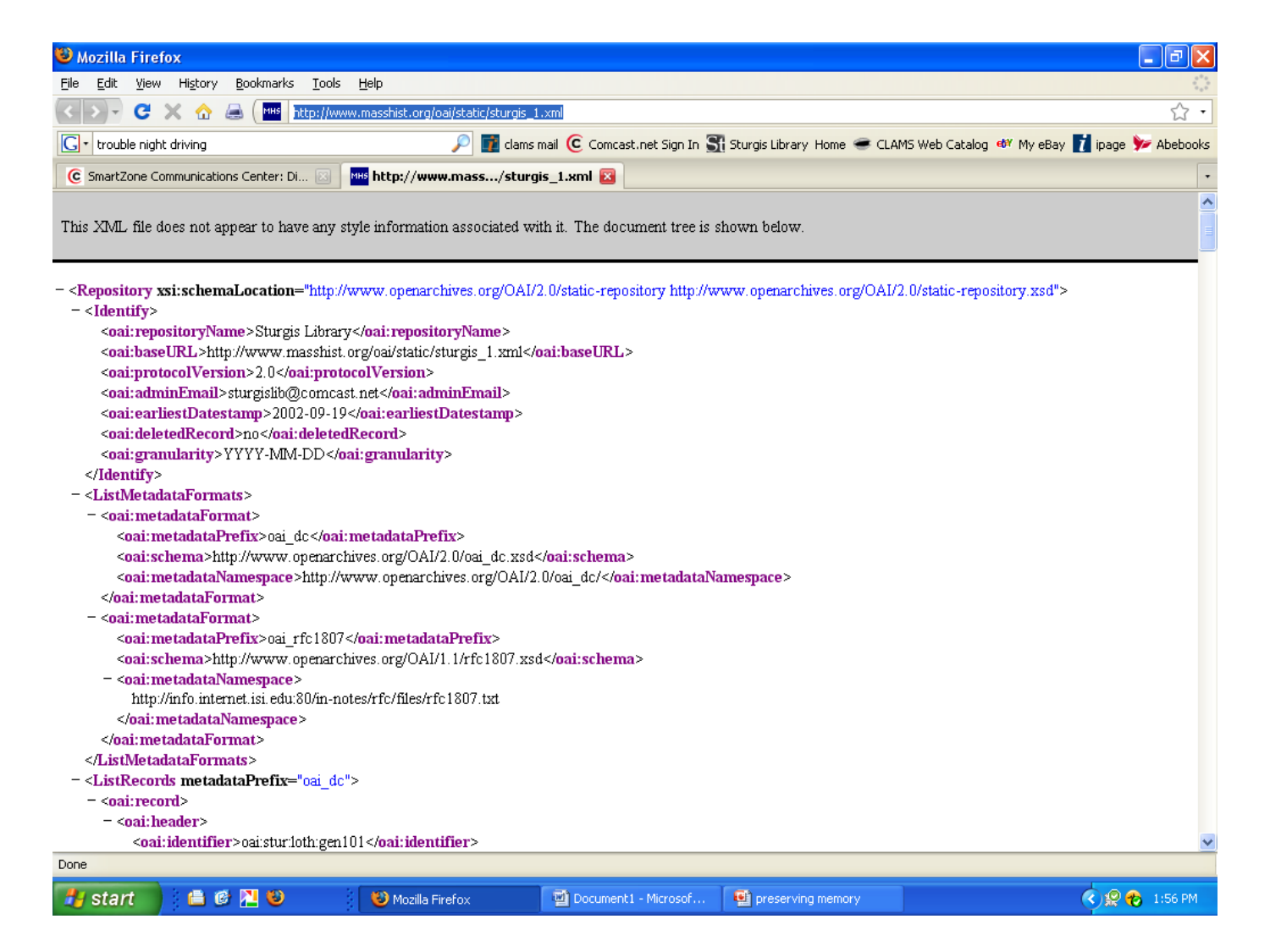•XML ingested into Digital Commonwealth portal, with links to the PDF files in our Preserving Memory archive

#### •And voila! Images and documents are now searchable on Digital Commonwealth

| Mozilla Firefox                                                                                                                                                                                                                                                |                                                                                                                                                                                                                                                                                                                                                                                                                                                                                                                                                                                                                                                                                                                                                                                                                                                                                                                                                                                                                                                                                                                                                                    | $ \mathbf{F}$                                                                                                                                                                                                            |
|----------------------------------------------------------------------------------------------------------------------------------------------------------------------------------------------------------------------------------------------------------------|--------------------------------------------------------------------------------------------------------------------------------------------------------------------------------------------------------------------------------------------------------------------------------------------------------------------------------------------------------------------------------------------------------------------------------------------------------------------------------------------------------------------------------------------------------------------------------------------------------------------------------------------------------------------------------------------------------------------------------------------------------------------------------------------------------------------------------------------------------------------------------------------------------------------------------------------------------------------------------------------------------------------------------------------------------------------------------------------------------------------------------------------------------------------|--------------------------------------------------------------------------------------------------------------------------------------------------------------------------------------------------------------------------|
| File<br>Edit<br>View<br>History                                                                                                                                                                                                                                | Bookmarks<br>Tools<br>Help                                                                                                                                                                                                                                                                                                                                                                                                                                                                                                                                                                                                                                                                                                                                                                                                                                                                                                                                                                                                                                                                                                                                         |                                                                                                                                                                                                                          |
| c                                                                                                                                                                                                                                                              | ₩,<br>http://digitalcommonwealth.org/browse/archive:Sturgis+Library/                                                                                                                                                                                                                                                                                                                                                                                                                                                                                                                                                                                                                                                                                                                                                                                                                                                                                                                                                                                                                                                                                               | <b>PI</b>                                                                                                                                                                                                                |
| G - digital commonwealth                                                                                                                                                                                                                                       | The clams mail (C Comcast.net Sign In Sti Sturgis Library Home CLAMS Web Catalog of My eBay Theage yo Abeboo                                                                                                                                                                                                                                                                                                                                                                                                                                                                                                                                                                                                                                                                                                                                                                                                                                                                                                                                                                                                                                                       |                                                                                                                                                                                                                          |
| C SmartZone Communications Center: La                                                                                                                                                                                                                          | http://digitalcoSturgis+Library/23                                                                                                                                                                                                                                                                                                                                                                                                                                                                                                                                                                                                                                                                                                                                                                                                                                                                                                                                                                                                                                                                                                                                 |                                                                                                                                                                                                                          |
| Digital <b>Hilli</b><br>Commonwealth ::::<br><b>Massachusetts Collections Online</b>                                                                                                                                                                           | ٥<br>Advanced Search   Browse Subjects                                                                                                                                                                                                                                                                                                                                                                                                                                                                                                                                                                                                                                                                                                                                                                                                                                                                                                                                                                                                                                                                                                                             | Login<br>Register<br><b>About</b><br><b>Bookmarks</b>                                                                                                                                                                    |
| archive: Sturgis Library                                                                                                                                                                                                                                       | 0-15 of 15                                                                                                                                                                                                                                                                                                                                                                                                                                                                                                                                                                                                                                                                                                                                                                                                                                                                                                                                                                                                                                                                                                                                                         | Refine Your Search                                                                                                                                                                                                       |
| Sort<br>By:<br>F.<br><b>Recent</b> ▼                                                                                                                                                                                                                           | Display As: Long ▼                                                                                                                                                                                                                                                                                                                                                                                                                                                                                                                                                                                                                                                                                                                                                                                                                                                                                                                                                                                                                                                                                                                                                 | <b>ARCHIVE</b><br>Sturgis Library <sup>X</sup>                                                                                                                                                                           |
| <b>Rev. John Lothrop's Baptism</b><br>Manuscripts and Photographs, format-pdf<br><b>Lowell Family Photograph Album</b><br>Manuscripts and Photographs, format-pdf<br><b>Lowell Family Photograph Album</b><br>Personal Manuscripts and Photographs. format-pdf | description-An image of John Lothrop's baptismal record circa 1584, MS, 81, subject- Lothrop, John -- 1584-1683, rights- Credit Sturgis Library<br>Archives date-1584 publisher- Microsearch for Sturgis Library relation-Part of Lothrop Genealogy and Personal Manuscripts Collection, Personal<br>Archive: Sturgis Library   View Document   Add bookmark<br>Image $\square$<br>description-Photographs of the Lowell family of Massachuetts, circa 1867. MS. 44 subject-Lowell family -- Photographs. rights-Credit Sturgis Library<br>Archives publisher- Microsearch for Sturgis Library relation-Ralph Lowell, Part of Lothrop Genealogy and Personal Manuscripts Collection, Personal<br>Archive: Sturgis Library   View Document   Add bookmark<br>Image $\square$<br>description-Photographs of the Lowell family of Massachuetts, circa 1867. MS. 44 subject- Lowell family -- Photographs. rights- Credit Sturgis Library<br>Archives date-1867 publisher- Microsearch for Sturgis Library relation-Ralph Lowell. Part of Lothrop Genealogy and Personal Manuscripts Collection,<br>Archive: Sturgis Library   View Document   Add bookmark<br>Image L | <b>SUBJECT</b><br>Massachusetts (7)<br>Cape Cod (5)<br>Photographs (3)<br>Clipper Ships (2)<br>Harwich (2)<br>Historic Buildings (2)<br>4 more<br>$\blacksquare$ TYPE<br>Text (10)<br>Image(5)<br>And (2)<br>$images(2)$ |
| Diary of the Reverend John Lothrop<br><b>Lothrop Family Album</b><br>Done                                                                                                                                                                                      | description- A transcription of the diary of the Reverend John Lothrop of Barnstable, Massachusetts. VAULT LOTHROP REF B LOT LOT subject- Lothrop<br>John--1584-1683--Diaries. rights- Credit Sturgis Library Archives date-1634 publisher- Microsearch for Sturgis Library creator- Lothrop,<br>John. relation-Part of Lothrop Genealogy and Personal Manuscripts Collection, Personal Manuscripts and Photographs. format-pdf<br>Archive: Sturgis Library   View Document   Add bookmark<br>Text $\Box$<br>deperintion. Dhotographs of the family of Mary Ruckminster Lothron, circa 1980-1990, MS, 36 exhieved. Lothron family<br>Photographe righte Cradit                                                                                                                                                                                                                                                                                                                                                                                                                                                                                                     | <b>E</b> CREATOR<br>Hinckley, Gustavus (3)<br>Bacon, Daniel. (2)                                                                                                                                                         |
| <b>ACAU</b><br><b>H</b> start                                                                                                                                                                                                                                  | Document1 - Microsof<br>Mozilla Firefox<br>preserving memory                                                                                                                                                                                                                                                                                                                                                                                                                                                                                                                                                                                                                                                                                                                                                                                                                                                                                                                                                                                                                                                                                                       | <b>◆ 象 → 2:03 PM</b>                                                                                                                                                                                                     |
|                                                                                                                                                                                                                                                                |                                                                                                                                                                                                                                                                                                                                                                                                                                                                                                                                                                                                                                                                                                                                                                                                                                                                                                                                                                                                                                                                                                                                                                    |                                                                                                                                                                                                                          |